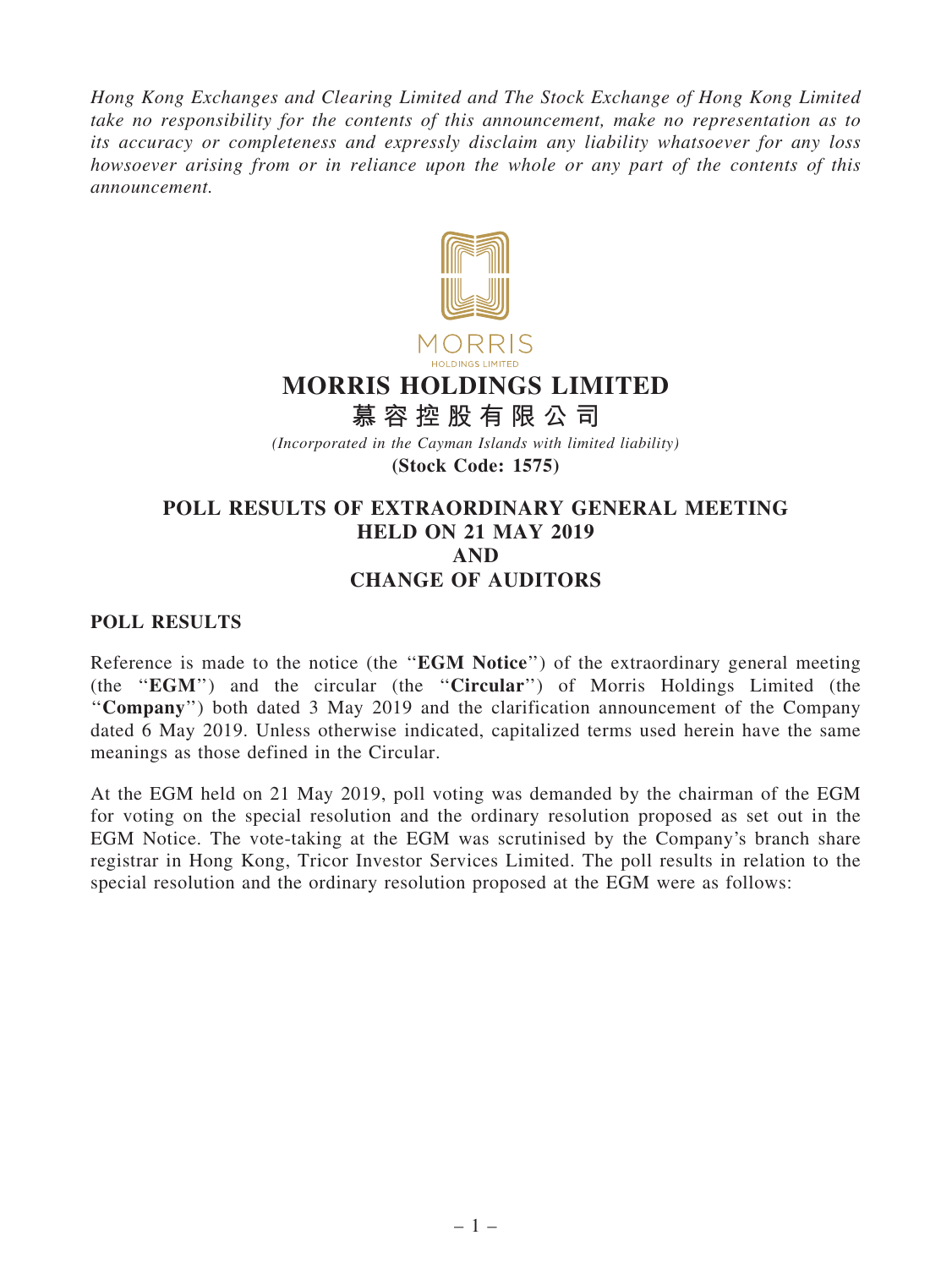| <b>Special Resolution</b>  |                                                                                                                                                                                                                                                                                                                                                                                                              | No. of Votes $(\% )$       |                       |
|----------------------------|--------------------------------------------------------------------------------------------------------------------------------------------------------------------------------------------------------------------------------------------------------------------------------------------------------------------------------------------------------------------------------------------------------------|----------------------------|-----------------------|
|                            |                                                                                                                                                                                                                                                                                                                                                                                                              | <b>For</b>                 | <b>Against</b>        |
| 1.                         | To remove Ernst $\&$ Young as the auditor of the<br>Company and its subsidiaries with immediate effect<br>after the conclusion of this extraordinary general<br>meeting.                                                                                                                                                                                                                                     | 750,010,000<br>$(99.93\%)$ | 500,000<br>$(0.07\%)$ |
|                            |                                                                                                                                                                                                                                                                                                                                                                                                              | No. of Votes $(\% )$       |                       |
| <b>Ordinary Resolution</b> |                                                                                                                                                                                                                                                                                                                                                                                                              | <b>For</b>                 | <b>Against</b>        |
| 2.                         | Conditional upon the passing of the special resolution<br>No.1 above, to appoint HLB Hodgson Impey Cheng<br>Limited as the auditor of the Company and its<br>subsidiaries with immediate effect and to hold office<br>until the conclusion of the next annual general<br>meeting of the Company, and that the board of<br>directors of the Company be and is hereby authorised<br>to fix their remuneration. | 750,010,000<br>$(99.93\%)$ | 500,000<br>$(0.07\%)$ |

As more than 75% of votes were cast in favour of the above special resolution and more than 50% of votes were cast in favour of the above ordinary resolution, each of the above resolution was duly passed as a special resolution and an ordinary resolution of the Company, respectively.

As at the date of the EGM, there were 1,000,000,000 Shares in issue entitling the holder to attend and vote for or against all resolutions proposed at the EGM. There were no restrictions on any shareholders of the Company to cast votes on any of the proposed resolutions at the EGM. There was no shareholder of the Company who was entitled to attend the EGM and required to abstain from voting in favour as set out in Rule 13.40 of the Listing Rules and no shareholder of the Company was required to abstain from voting at the EGM under the Listing Rules.

## CHANGE OF AUDITORS

The Board announces that as the relevant special resolution for the removal of EY as auditors of the Company has been passed at the EGM, EY was removed as auditors of the Company with effect immediately after the conclusion of the EGM.

EY has provided a letter confirming to the Company that, save as disclosed in the Circular, there are no circumstances or matters connected with the change of the auditors that need to be brought to the attention of the shareholders of the Company. The Board has also confirmed that there is no disagreement between EY and the Company, and there are no other matters in respect of the removal that need to be brought to the attention of the shareholders of the Company.